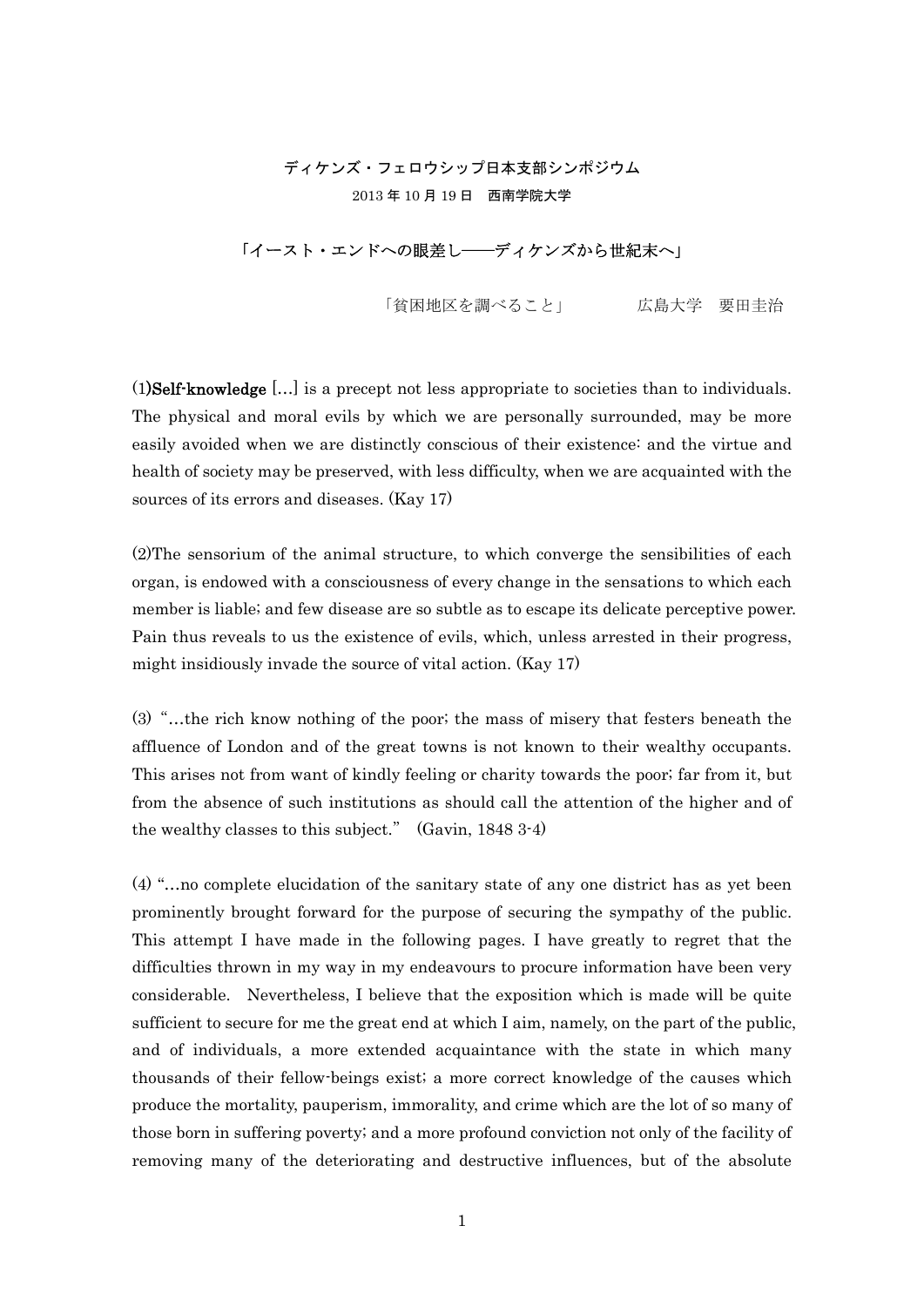necessity of actively and energetically setting about the work of their suppression." (Gavin, 1848 4)

(5)"And your husband is a brickmaker?"

"How do you know that, sir?" asked the woman, astonished.

"Why, I suppose so, from the colour of the clay upon your bag and on your dress. And I know brickmakers go about […]" (Dickens 554-55)

(6)[…] I am more and more convinced that the sum of wretchedness, of misery, of destitution, of slow corroding care, of wasting disease, and early death, which they endure through a neglect of cleanliness  $-$  a neglect cruelly attributed to them, but which might be thrown back as a bitter taunt to those who really cause it, namely the middle and upper classes,  $-$  forms a most serious charge for which these last are answerable to Him who placed them in their various positions in society. As a people we deserve to be visited with pestilence, it we longer neglect the great social duties which we owe to the poorer classes congregated in our towns. (Gavin, 1848 79)

(7)District I. [….] The houses are scattered, and there is abundance of space. We are not therefore to look for those diseases which are peculiar to over-crowded districts. There are, however, two elements of a high mortality in the returns for this district; first, the workhouse, which shall be considered separately; and next, Dr. Warburton's lunatic asylum, which will follow it. The houses in the direction of Old Ford are remarkable for their great deficiency of drainage mid for their dirty streets, but there are, comparatively, few conrts [sic], and still fewer alleys; where they do exist, however, they are in no respect superior to the filthy hovels and wretched abodes common to the third, fourth, and fifth districts. The gradual conversion of summer-houses, cabins, and wooden-sheds into human habitations is to be remarked, in its elementary stage, in Whisker's-gardens. (Gavin, 1848 6-7) (Italics mine)

### District, No. 2.

This district contains very few good houses, with the exception of those in Bethnal-green-road, and Pollard's-row. The great majority of the other houses are the abodes of those a little above the poor, and the poor following every variety of occupation. A very considerable proportion of the inhabitants are weavers […] (Gavin, 1848 17) (Italics mine)

#### District, No. 3.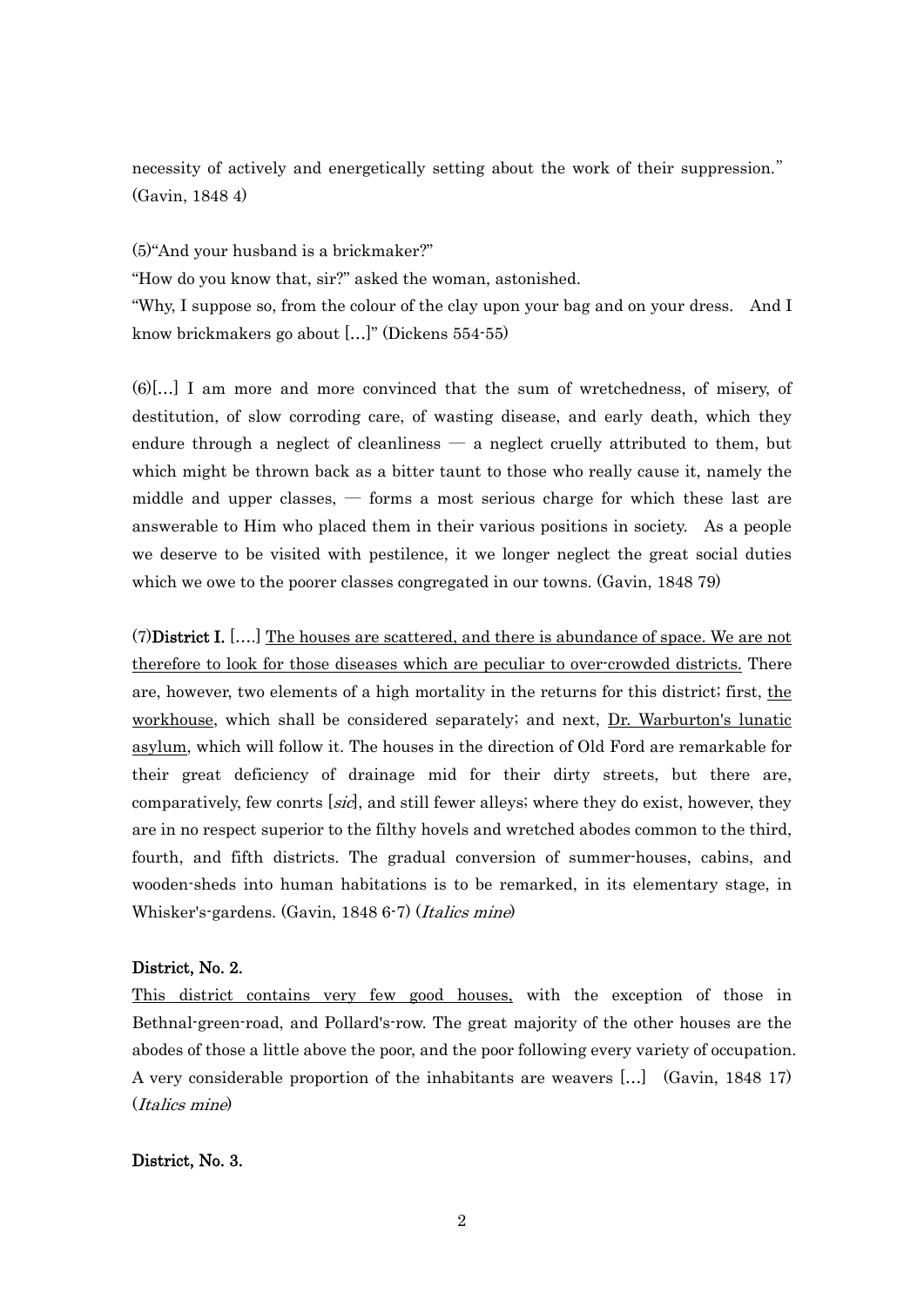In this district, a very great number of the houses are built on a level from 18-inches to 2-feet below that of the path-way. Dust and dirt, therefore, readily become deposited in the houses, and there is much difficulty in cleansing them. In the summer season, moreover, they are very liable to have the mud washed into them. At all times they are very damp, and become sources of much disease to the inhabitants; rheumatism is extremely prevalent, and forms a large proportion of the cases of sickness. Over-crowding takes place to a great extent in this district. Many of the houses in Nelson-street, which have only four moderate sized rooms, have a family in each floor. (Gavin, 1848 34) (Italics mine)

#### District, No. 4.

THIS district exceeds all those which have gone before it in filth, disease, mortality, poverty, and wretchedness; it abounds with the most foul courts, and is characterised by the prevalence of the greatest nuisances, and perennial foulness. Unlike the last district, there are several gardens in it resembling those already described, but infinitely surpassing them in everything degrading to our civilization. (Gavin, 1848 42) (*Italics* mine)

#### District, No. 5.

This district is by far the most respectable of the five medical parochial districts. It contains the main road and the streets branching from it. The unhealthiest parts are Cambridge Circus, Chapman's-gardens, Bath-street, and part of Old Bethnal Green-road; there are no nuisances in it except the remarkable one referred to under the head of Anne's-place; the drainage in the best part is pretty good, though still capable of great improvement,―there are comparatively few weavers occupying this district. These two elements tend to reduce the mortality and amount of disease; the remarkable exemption of the chief parts of this district from fever and the other epidemic diseases, is no doubt to be attributed to the comparative cleanliness and good drainage; this last is chiefly to be attributed to the natural levels of the district. (Gavin, 1848 56) (Italics mine)

(8) WILLOW-WALK, 1.―There is one stand-tap to four houses in this court, but there is no receptacle for refuse; there is a cow-shed in it. The houses are two- roomed, and let at 3s. a week. None of the inhabitants earn 10s. a week.

STROUT-PLACE, 4.―This place is always very dirty, from cattle going and returning to a cow-shed, the smell from which is frequently very offensive, and is much complained of.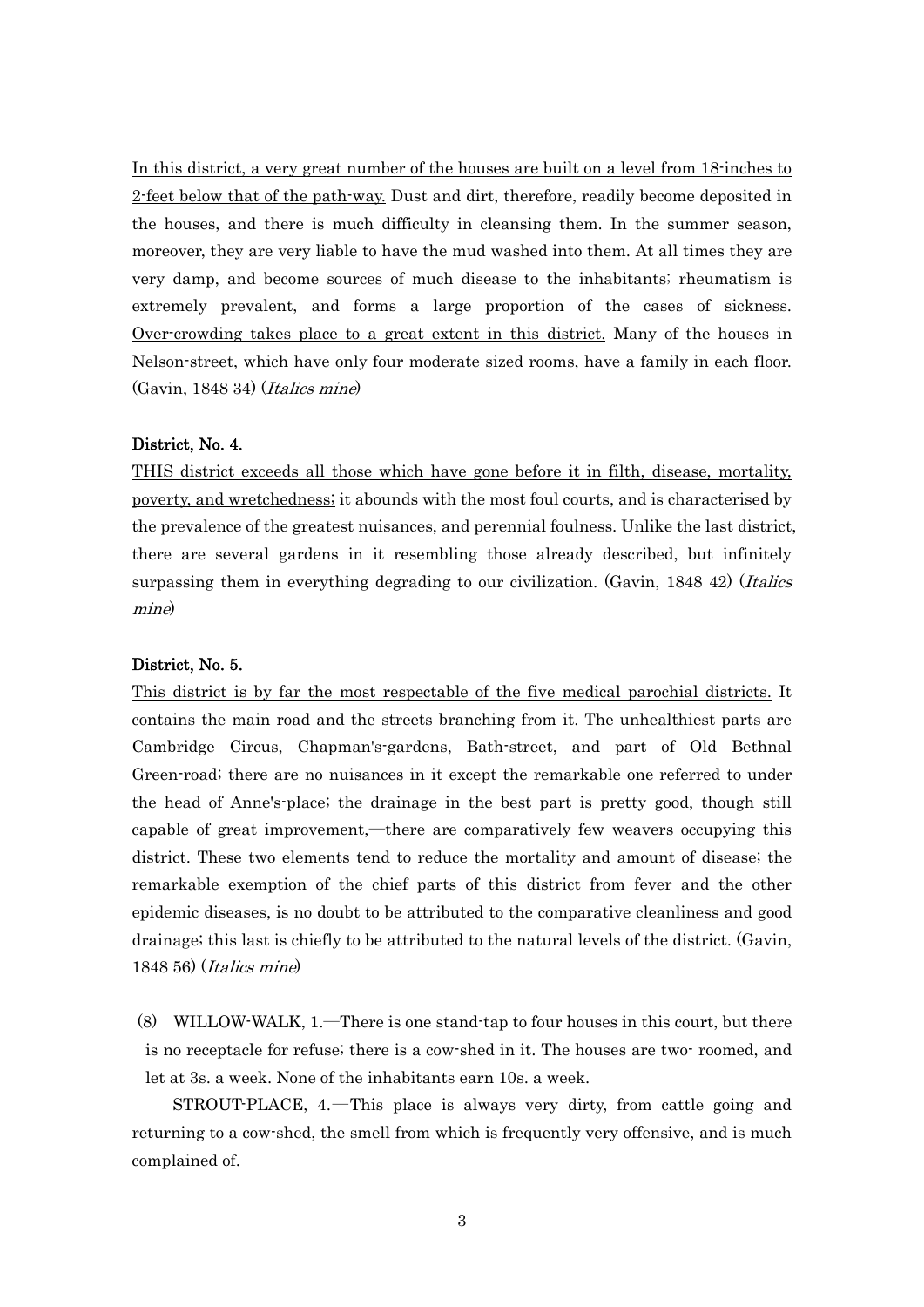CRESCENT-PLACE, 5.―One pump in the centre of the crescent, communicating with a sunk tank supplied from the main, supplies all the 25 houses.

SOMERSET-BUILDINGS,  $6.$  – The drainage is imperfect, the drains being stopped. A tap supplies every two houses, which are two and three-roomed.

TRAFALGAR-PLACE, NICHOLS-ROW, 9.―In this street the privy and the water-barrel are in juxta-position. Water is laid on to each house, A quantity of refuse of every description is piled against the wall in front; the surface-drains are choked up, and the place, consequently, very dirty.

AUSTIN-ST., 10.―This street is one of the filthiest in the metropolis, and is contiguous to Shoreditch Church-yard. There is a new cow-yard in it, which is very clean.

OLD CASTLE-ST.,  $11. -$ Garbage is thrown all about the street, there to decompose.

OLD CASTLE-COURT, 12.―This court is abominably filthy; it has never been cleaned in 16 or 17 months; the yard and gutters are full of finitial  $[sic]$  fluid, arising from the drainage of collections of garbage and foul heaps, and from the inundations of the overflowing privies. 5s. 9d are paid for these dilapidated three-roomed houses. Ten houses, containing 28 families, have two stand-pipes in the yard to supply them with water. The inhabitants complained loudly, deeply and bitterly, of the state of their court, and would willingly contribute 4d. per week for relief.

(9) "To describe a house as "ill-furnished" or "uncleanly," after all, is to assume some (class-specific) standard of furnishing and hygiene […]" (Poovy 83)

 $(10)[...]$  we can understand the use of the maps as a way of examining perceived and conceived social space and attempting to enforce a closer match between them. That is to say, social mapping, especially the sanitary and medical mapping […] enabled mappers to both represent what they perceived to be before them and, by implication, an ideal to which the territory represented could hopefully be made to conform. (Gilbert xv)

(11)[…] the conversion of spaces did not only imply a physical change to the built environment, but a moral and social change to the population mapped onto and held by it. Part of that of process was bringing the general population's perception of space into closer alignment with medic's *conception* of space——that is, sanitary education sought to make the general population view as desirable the light, dryness, cleanliness, and openness of circulation that mappers viewed as desirable. (Gilbert 9)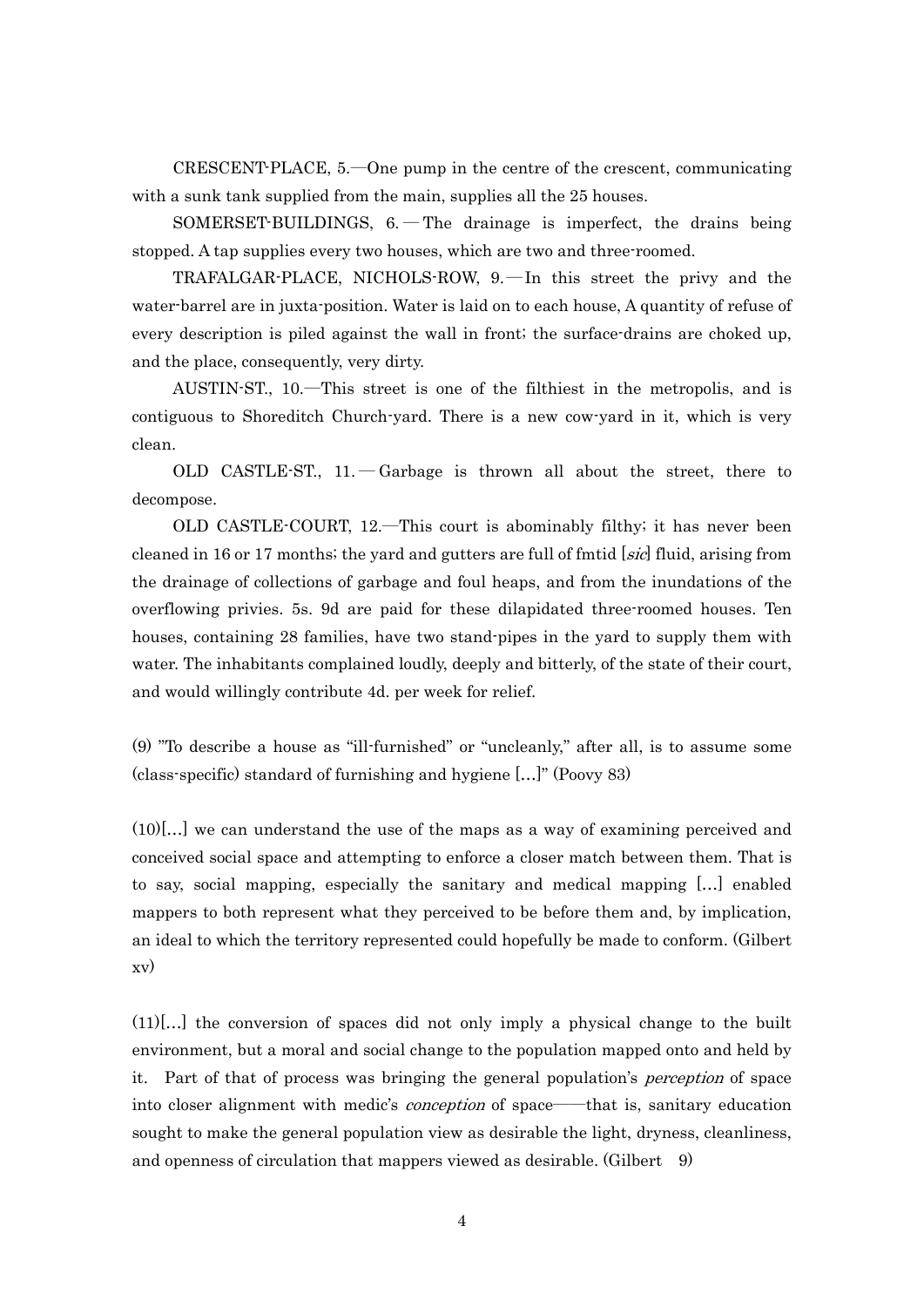(12)All maps are rhetorical. That is, all maps organize information according to system of priority and thus, in effect, operate as arguments, presenting only partial views, which construct rather than simply describe an object of knowledge. (Gilbert 16)

(13)

| DISTRICTS.   |               |      | Males. Females. | Total |
|--------------|---------------|------|-----------------|-------|
| Green        | .Deaths       | 335  | 325             | 660*  |
|              | Births.       | 343  | 349             | 692+  |
| Church       | . Deaths      | 196  | 188             | 384   |
|              | Births.       | 359  | 334             | 693   |
| Town         | CDeaths       | 269  | 244             | 513   |
|              | L Births.     | 431  | 374             | 805   |
| Hackney-road | CDeaths       | 206  | 237             | 443   |
|              | (Births.      | 395  | 405             | 800   |
| Sum Total of | <b>Deaths</b> | 1006 | 994             | 2000  |
|              | Births.       | 1528 | 1462            | 2990  |

(14)The pecuniary loss and misapplication of money which the inhabitants of London are calculated to sustain annually from a neglect of sanitary measures, amounts (according to a detailed estimate of Dr. Lyon Playfair, for Manchester) to £3,264,531. (Gavin, 1847 64)

(15)

|                                                   | A Mortality of |                                                               |
|---------------------------------------------------|----------------|---------------------------------------------------------------|
| One in fifty-four                                 |                | One in fifty                                                  |
|                                                   | $Produces =$   |                                                               |
|                                                   |                |                                                               |
|                                                   |                | $13,272,\ldots,\ldots$ . Preventible cases of sickness  9,856 |
| £ 13,272 Expense of excessive of sickness £ 9,856 |                |                                                               |
| £ 66,123. Loss of productive labour £ 48,220      |                |                                                               |
|                                                   |                | £ 2,370 Extra expense of funerals  £ 1,766                    |
|                                                   |                |                                                               |
| 81,765                                            | Total          | 59.830                                                        |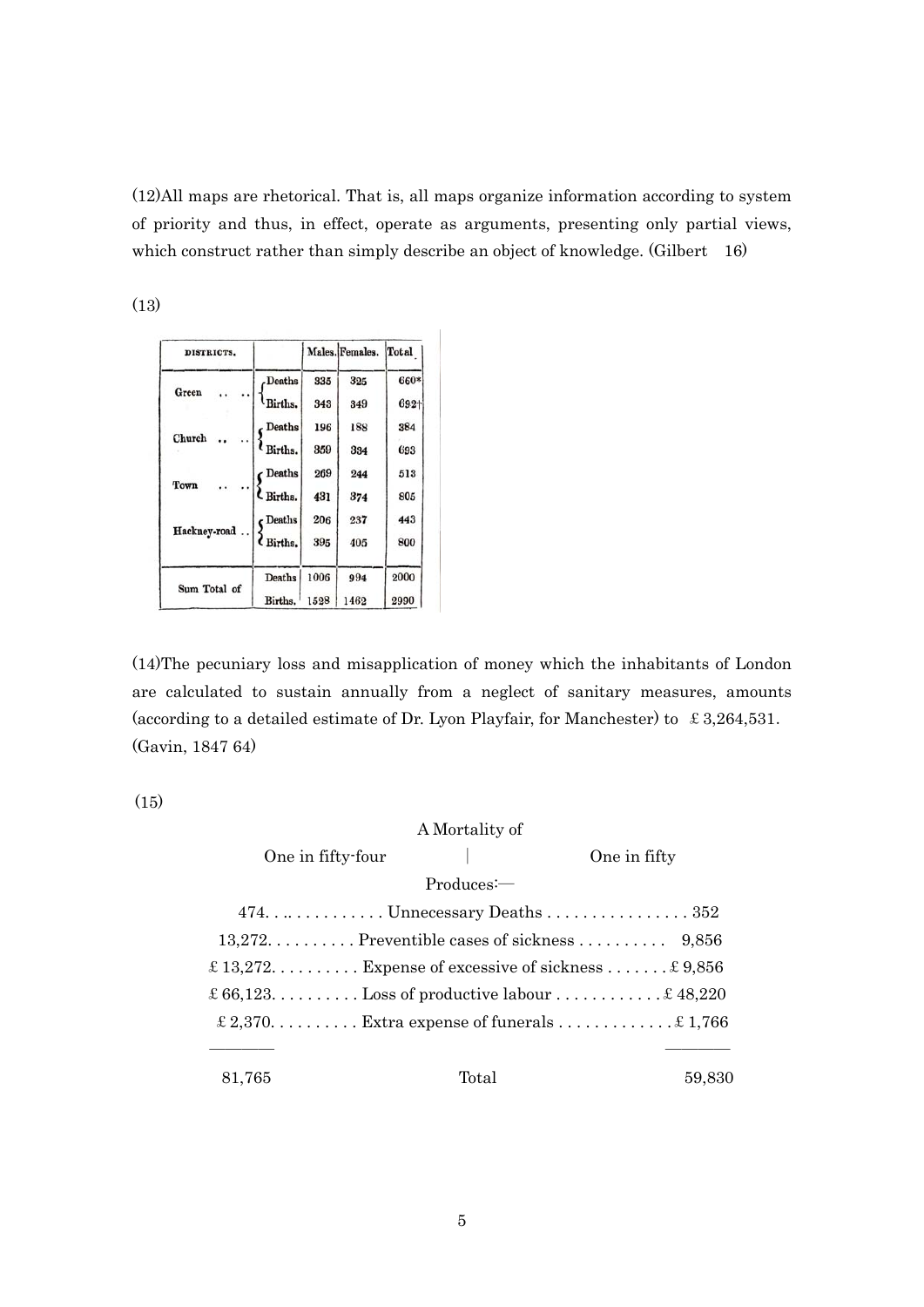| No. |                         |                   |                   | No. of persons. |    | Death in |
|-----|-------------------------|-------------------|-------------------|-----------------|----|----------|
| 1   |                         |                   |                   | 6               | 9  | 27       |
| 2   |                         |                   |                   |                 | 56 | 42       |
| 3   |                         | -length.          | -breadth.         | 3               | 18 | 54       |
| 4   |                         |                   |                   | 3               | 18 | 54       |
| 5   |                         |                   |                   | 9               | 6  | 18       |
| 6   | 6-feet 9-inches-height. | 10-feet 5-inches- | 9-feet 10-inches- |                 | 8  | 6        |
| 7   |                         |                   |                   | 6               | 9  | 27       |
| 8   |                         |                   |                   | 8               |    | 6        |

 $(17)$  [...] the population is very dense, as many as 30 persons residing in a single house-57 houses had a population of 580 persons. In about half a mile square of these houses and streets 30,000 persons are congregated; the houses are generally of the worst class, and four-roomed, but great numbers resemble, in many respects, those in the worst parts of the Old Town of Edinburgh [… .] the houses are, without exception, let out in rooms; each room contains a family, with a bed common to all; generally it is a work-room as well as a dwelling-room. Ventilation in these rooms is in the most defective state; the atmosphere is most oppressive, and loaded with unhealthy emanations; it is a common practice to retain the foecal remains in the rooms, in order to avoid exposure, and the perfect nastiness of, the common privies. [… .] All the tenements in Greengate-gardens are unfit for human habitation; they are much under the level of the neighbouring road, and are very damp; they smell most offensively. There are great numbers of low public-houses and beer-shops in this district; all these are crowded with lodgers, and thus become great nuisances, and sources of disease and immorality. Since several streets have been pulled down by the Railway Company, there has been much overcrowding; so much so, that not a habitation or lodging can be had in the neighbourhood, and some persons are, even now, in opposition to the law, residing in cellars, because they can find no place else to reside. The poor inhabitants generally prefer any kind of abode to the workhouse. (Gavin, 1848 42)

(18) […] I would hope to come to the knowledge of the value of the said commodities, and consequently the value of the land, by deducting the hire of the working people upon it. And this brings me to the most important consideration in political œconomies, viz. how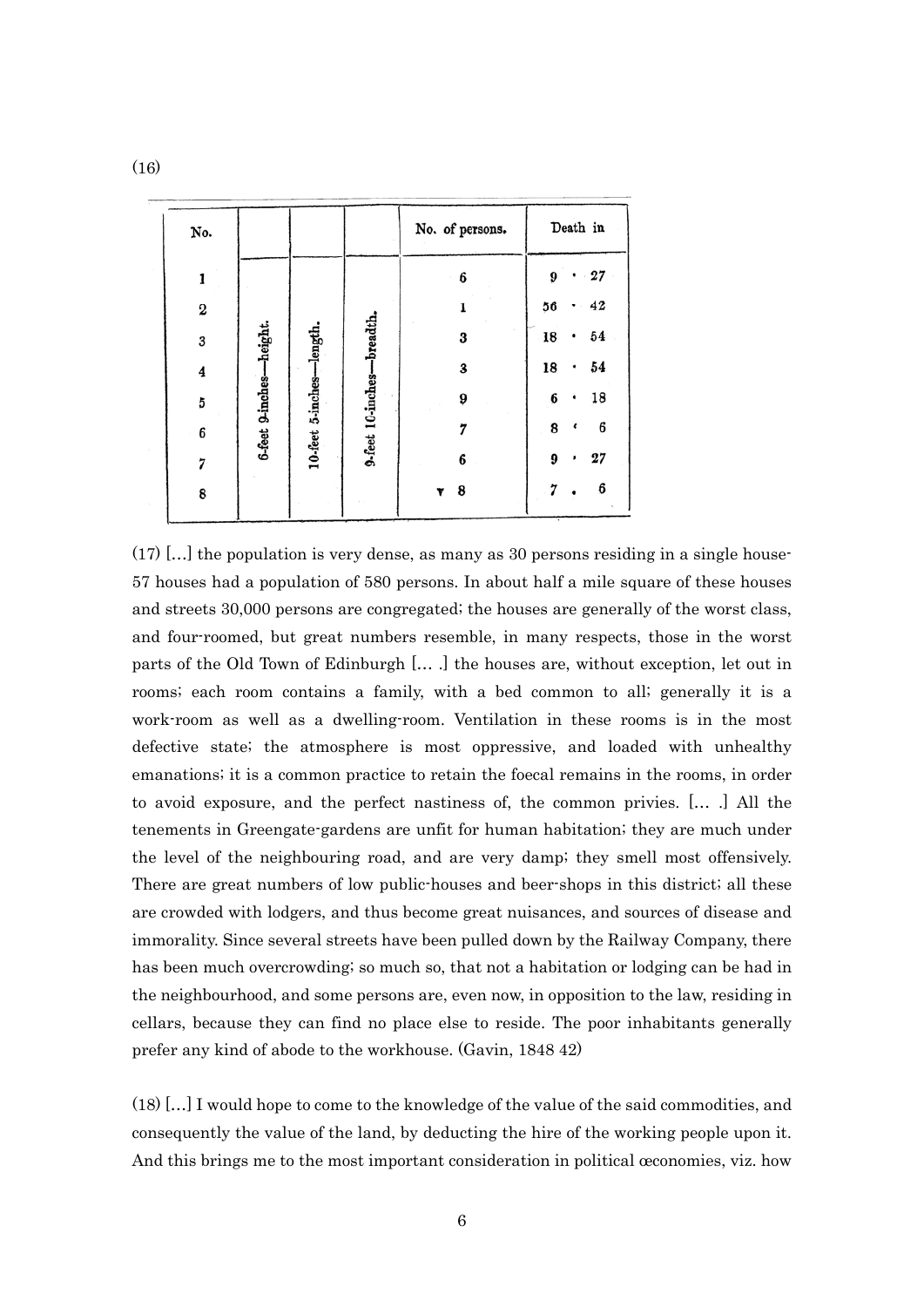to make a par and equation between lands and labour, so as to express the value of anything by either alone. To which purpose, suppose two acres of pasture–land inclosed, put thereunto a weaned calf, which I suppose in twelve months will become one hundred heavier in eatable flesh; then one hundred weight of such flesh, which I suppose fifty days food, and the interest of the value of the calf, is the value or the years rent of the land. (Petty 343-344)

(19)Believing that the natural tendency of unrestricted commerce, (unchecked by the prevailing want of education, and the incentives afforded by imperfect laws to improvidence and vice,) is to develop the energies of society, to increase the comforts and luxuries of life, and to *elevate the physical condition* of every member of the social body … (Kay 77-78)

(20)The increase of intelligence and virtue amongst the mass of the people, will prove our surest safeguard, in the absence of which, the possession of the higher orders might be, to an ignorant and brutal populace, like the fair plains of Italy, to the destroying Vandal. (Kay 96)

 $(21)[...]$  if they [*i.e.* the higher classes] will not endeavour to promote domestic comfort, virtue, and knowledge among them [*i.e.* the lower classes], their misery, vice, and prejudice will prove volcanic elements, by whose explosive violence the structure of society may be destroyed. (Kay 112)

(22)Moral debasement and physical decay, naturally enough, accompany the utter defiance of all the laws of health, and the complete disregard of all the characteristics of civilization. Such a population always supply our courts with criminals, our gaols with convicts, our charities with paupers, and our hospitals with the sick and diseased; and impoverish the honest, labouring poor, by the heavy poor-rates to which they give rise. (Gavin,1848 43)

(23)I hold it to be established from the foregoing observations:-

 Firstly.―That an enormous amount of physical distress and of demoralization and waste of life takes place from the existence of the present state of things.

Secondly.―That the Reports of Sanitary Commissions, and the publications of the Health of Towns and other associations have proved such sacrifices to be unnecessary and avertible.

Thirdly.―That no hope can possibly be entertained of the necessary charges being